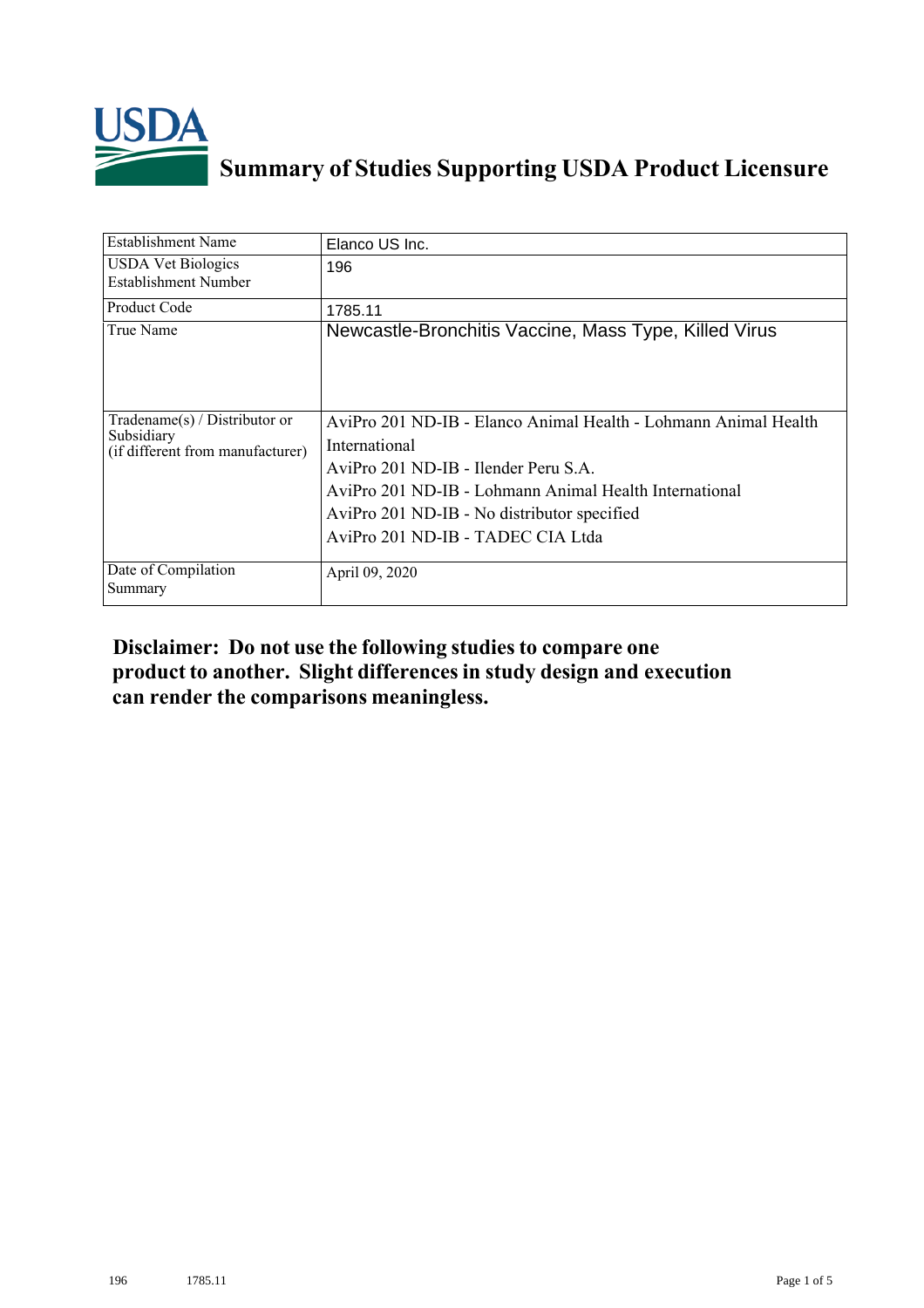| <b>Study Type</b>              | Efficacy                                                                                                                                                                                                                                                                                                                    |
|--------------------------------|-----------------------------------------------------------------------------------------------------------------------------------------------------------------------------------------------------------------------------------------------------------------------------------------------------------------------------|
|                                |                                                                                                                                                                                                                                                                                                                             |
| <b>Pertaining to</b>           | Infectious bronchitis                                                                                                                                                                                                                                                                                                       |
| <b>Study Purpose</b>           | To demonstrate efficacy                                                                                                                                                                                                                                                                                                     |
| <b>Product Administration</b>  | Subcutaneous injection                                                                                                                                                                                                                                                                                                      |
| <b>Study Animals</b>           | Chicken                                                                                                                                                                                                                                                                                                                     |
| <b>Challenge Description</b>   |                                                                                                                                                                                                                                                                                                                             |
| <b>Interval observed after</b> |                                                                                                                                                                                                                                                                                                                             |
| challenge                      |                                                                                                                                                                                                                                                                                                                             |
| <b>Results</b>                 | Study data were evaluated by USDA-APHIS prior to product<br>licensure and met regulatory standards for acceptance at the time<br>of submission. No data are published because this study was<br>submitted to USDA-APHIS prior to January 1, 2007, and APHIS<br>only requires publication of data submitted after that date. |
| <b>USDA Approval Date</b>      | January 25, 1988                                                                                                                                                                                                                                                                                                            |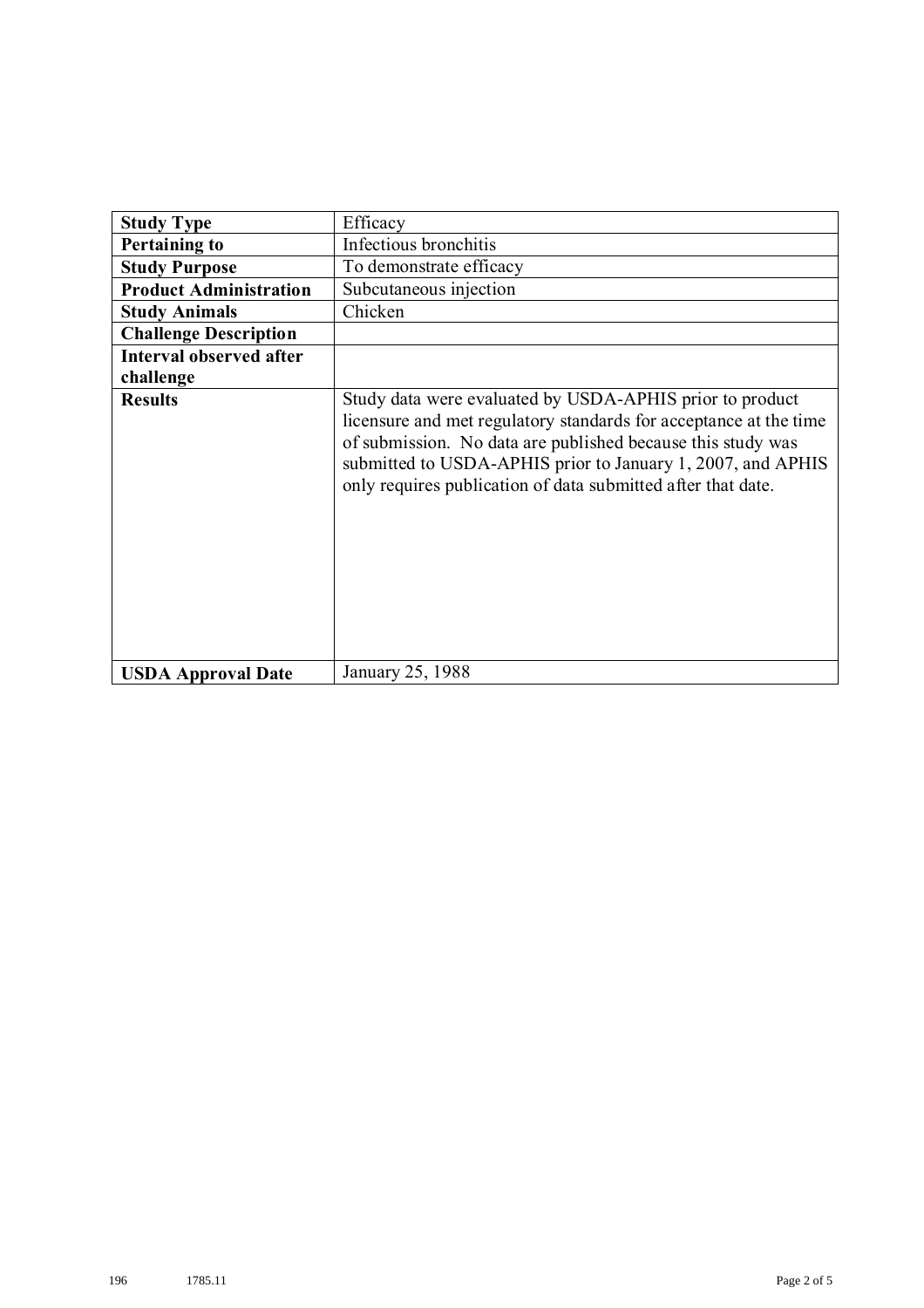| <b>Study Type</b>             | Efficacy                                                                                                                                                                                                                                                                                                                    |
|-------------------------------|-----------------------------------------------------------------------------------------------------------------------------------------------------------------------------------------------------------------------------------------------------------------------------------------------------------------------------|
| <b>Pertaining to</b>          | Infectious bronchitis                                                                                                                                                                                                                                                                                                       |
| <b>Study Purpose</b>          | To demonstrate efficacy in field and lack of interference                                                                                                                                                                                                                                                                   |
| <b>Product Administration</b> | Subcutaneous injection                                                                                                                                                                                                                                                                                                      |
| <b>Study Animals</b>          | Chicken                                                                                                                                                                                                                                                                                                                     |
| <b>Challenge Description</b>  |                                                                                                                                                                                                                                                                                                                             |
| Interval observed after       |                                                                                                                                                                                                                                                                                                                             |
| challenge                     |                                                                                                                                                                                                                                                                                                                             |
| <b>Results</b>                | Study data were evaluated by USDA-APHIS prior to product<br>licensure and met regulatory standards for acceptance at the time<br>of submission. No data are published because this study was<br>submitted to USDA-APHIS prior to January 1, 2007, and APHIS<br>only requires publication of data submitted after that date. |
| <b>USDA Approval Date</b>     | January 25, 1988                                                                                                                                                                                                                                                                                                            |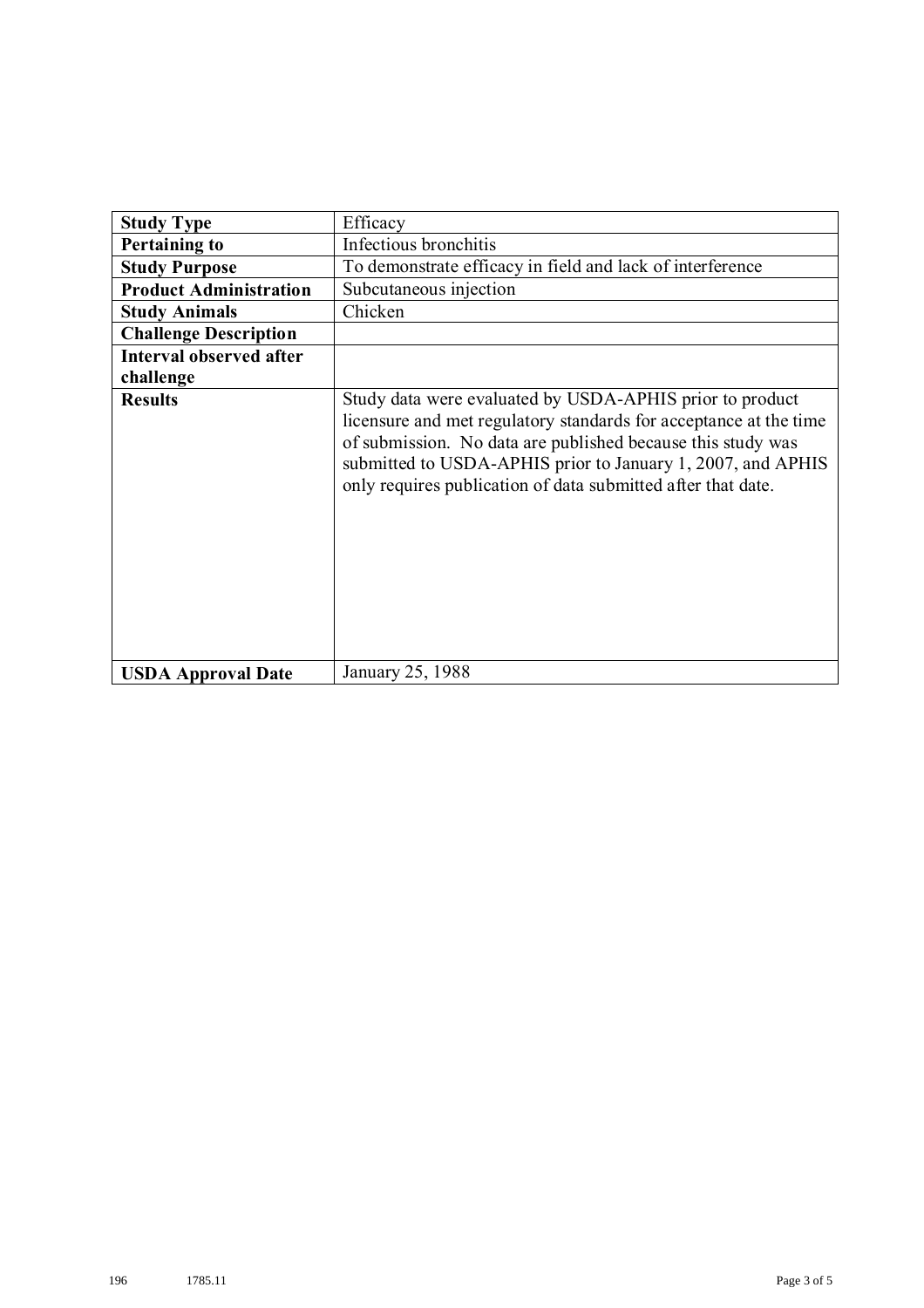| <b>Study Type</b>              | Efficacy                                                                                                                                                                                                                                                                                                                    |
|--------------------------------|-----------------------------------------------------------------------------------------------------------------------------------------------------------------------------------------------------------------------------------------------------------------------------------------------------------------------------|
|                                |                                                                                                                                                                                                                                                                                                                             |
| <b>Pertaining to</b>           | <b>Newcastle Disease</b>                                                                                                                                                                                                                                                                                                    |
| <b>Study Purpose</b>           | To demonstrate efficacy in field and lack of interference                                                                                                                                                                                                                                                                   |
| <b>Product Administration</b>  | Subcutaneous injection                                                                                                                                                                                                                                                                                                      |
| <b>Study Animals</b>           | Chicken                                                                                                                                                                                                                                                                                                                     |
| <b>Challenge Description</b>   |                                                                                                                                                                                                                                                                                                                             |
| <b>Interval observed after</b> |                                                                                                                                                                                                                                                                                                                             |
| challenge                      |                                                                                                                                                                                                                                                                                                                             |
| <b>Results</b>                 | Study data were evaluated by USDA-APHIS prior to product<br>licensure and met regulatory standards for acceptance at the time<br>of submission. No data are published because this study was<br>submitted to USDA-APHIS prior to January 1, 2007, and APHIS<br>only requires publication of data submitted after that date. |
| <b>USDA Approval Date</b>      | January 25, 1988                                                                                                                                                                                                                                                                                                            |